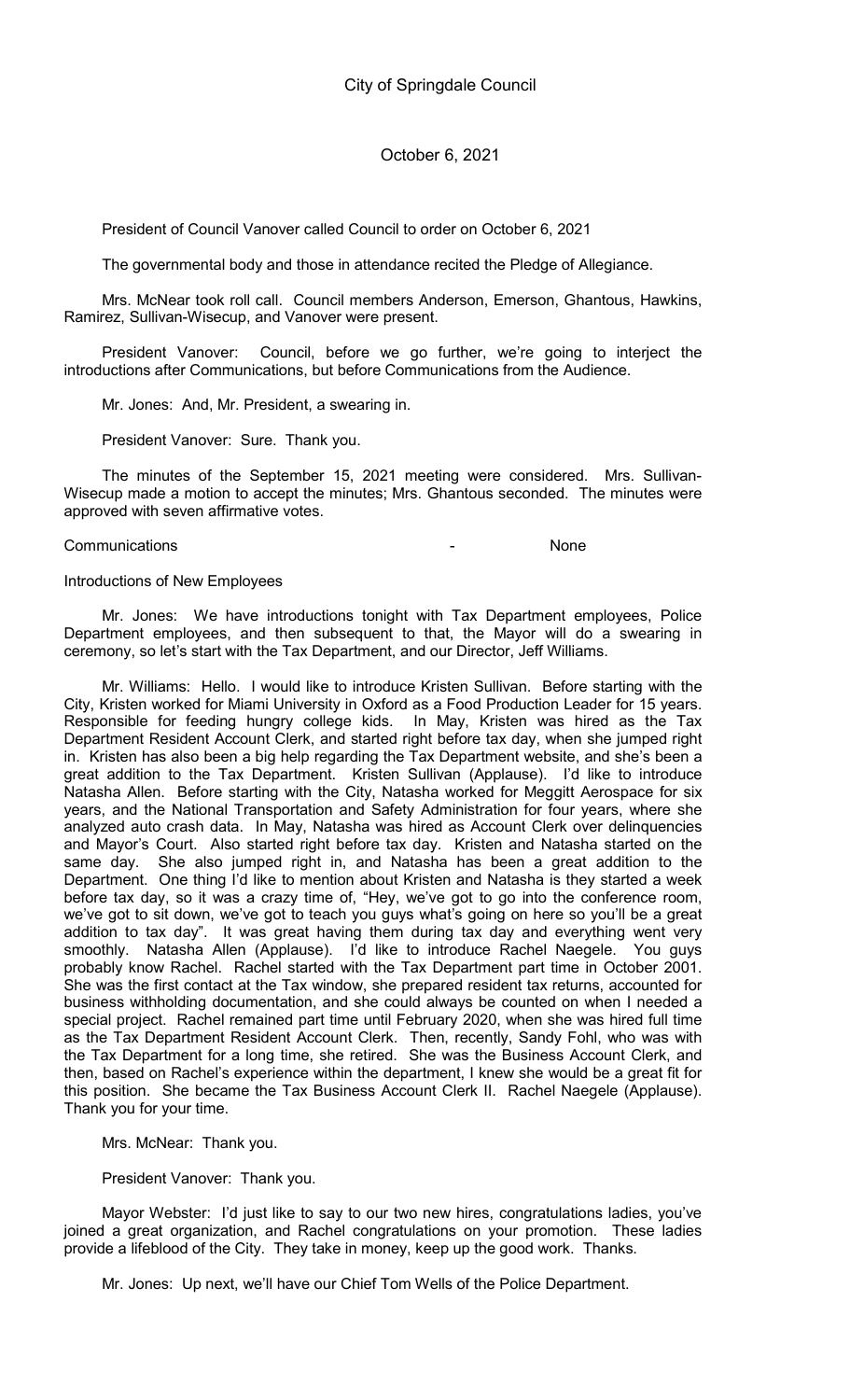Chief Wells: Hello. Good Evening. Mayor Webster, Mr. President, members of Council, and City Administration, it's always a pleasure to be here before you. I know Mike Mathis used to say this, I couldn't echo it more succinctly, there's nothing more fun than introducing new employees to the City, as well as to our residents. Here tonight, first of all, I'm going to have Mr. Steven Garren step up. Steven is married to wife Jessica. He's got three children, Ella, Mila, and Jaxton, who was just born this year. He's a long time resident of Springdale. He has coached for the Springdale Youth Boosters and came highly recommended by a member of that organization when he first applied, and he saw the process through, and bore out. He is an excellent member of our Department. He has served in the United States Marine Corps from 2005 through 2013 before "jumping ship" to the US Navy (laughter and groans). He serves as a, I had to, I had to, I had to, sorry. He was recently promoted to Second Class Petty Officer, which we're very proud of him for as I know his family is as well. Previous to Springdale, he worked at the Hamilton County Sherrif's Department, and one of his duties, you talk about connections and how Law Enforcement is interconnected; one of his duties was to guard the prisoner who had killed Kaia Grant. We appreciate his attention to detail in making sure that that was seen through for a successful prosecution in that case. Earlier this year, he was invited by Mayor Webster to present the ceremonial wreath at the Memorial Day Service in May, and I just wanted to say that one of the things that really impressed us when we were interviewing Steven was the fact that he talked about his employment there at the Sheriff's office, and one of the things he said was what he had volunteered for a position to deal with people there with mental illness and he would go out and assist. He would actually go out into the field to assist people in that regard, and that's one of the most important things I think we can do, and I think it just shows the caliber of person that he is and his character, and again, it's one of those qualities that made us certain that we wanted him to join the team here. So, welcome aboard Steven, Thank you. (Applause).

### Mayor Webster swore in Officer Steven Garren. (Applause)

Chief Wells: There's no question in Police work that the Police Officers typically get the attention because they're out there in the field and on the front line doing the work, but, if we didn't have a support staff in the Police Department, we couldn't get the job done. Our civilian staff are truly the unsung heroes of our department. Roger (Whaley) just joined us recently and joins a very effective group of people that handle the support services in our department. And, one of those positions is called Police Clerk, and that is what he is here to do. Roger here is joined tonight by his wife Portia, and his children Mercedes, Reese, and Cameron. He began working with us in July this year and he's currently in field training. He should be cut loose here pretty soon. He's currently working with another Police Clerk. He has been a long time resident also of Springdale. It's always nice when you can bring somebody who's a resident here on board. We were very pleased to be able to do that. He's got a degree in Computer Networking. He also has experience in banking and food service, and Roger has also had the military service, serving as a Lance Corporal in the United States Marine Corps, which we're also very proud of. So, thank you for that service. Along with his wife and children tonight, he's joined by his father Roger Sr., and mom Jody. So, again, want to welcome Roger on board and tell you how happy we are to have him here (Applause).

Mr. Whaley: I appreciate the opportunity. Thank you to the members of the Council, Mayor. Thank you. I'm honored.

Chief Wells: Thank you all again. I do want to say just briefly in closing tonight that next week with COVID, there's been a lot of the Police Week ceremony that was supposed to be held earlier this to honor Kaia (Grant) and the other officers from this area, as well as the United States, had to be postponed, and myself and a contingent of officers will be heading up there next week to represent the City of Springdale, and we'll also be travelling with members of the Cincinnati Police Division, the Clermont County Sherrif's Office, and the Colerain Township's Police Department to honor their officers who were killed in the line of duty. The officers that were being recognized next week; there are 491 officers being added to the wall from 2019 and 2021. I just wanted to tell you again how much, on behalf of our department, how much we truly appreciate the support that we've received from the governing body of this City. It's been outstanding and we thank you so much. Appreciate it.

President Vanover: Thank you Chief.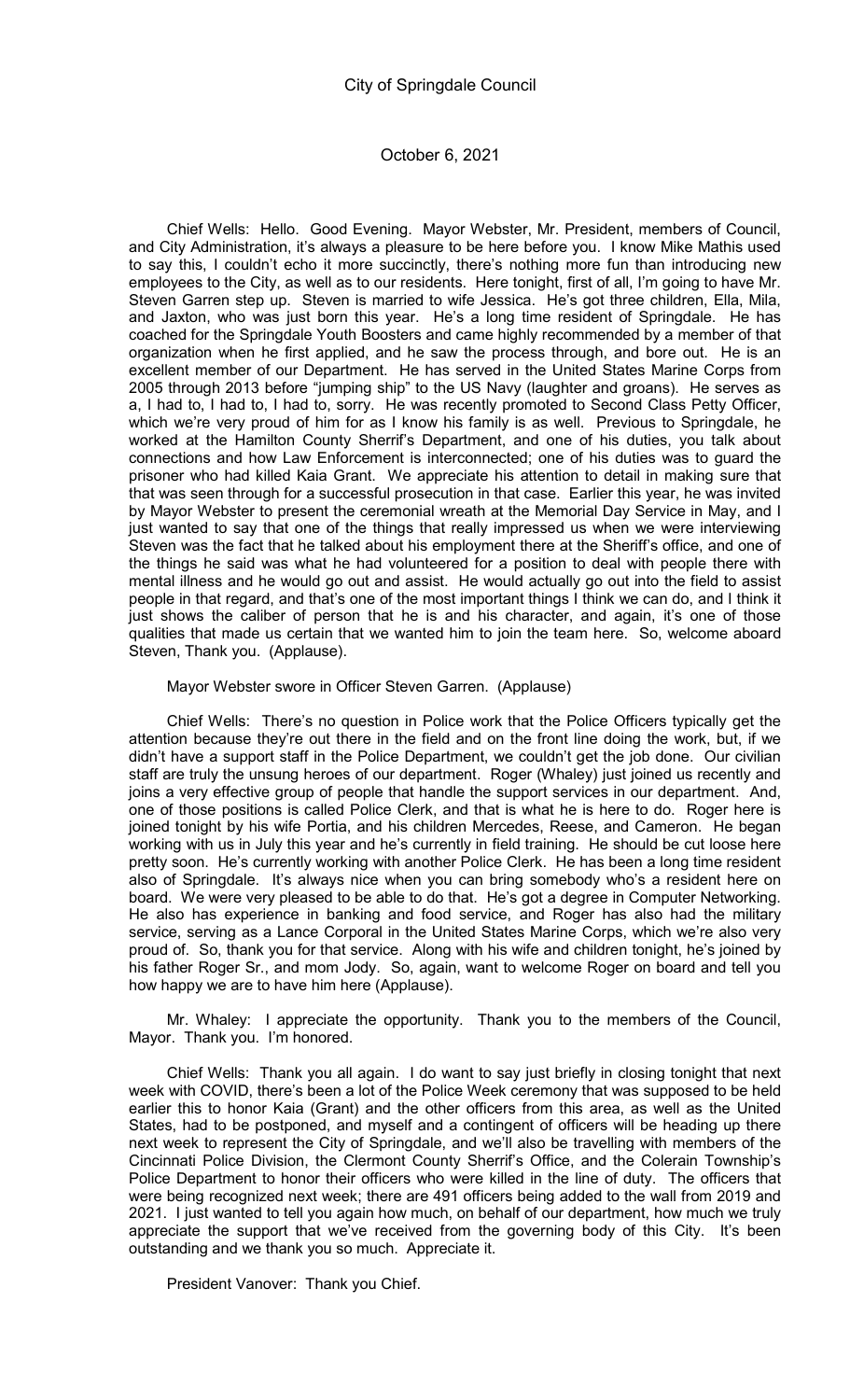Communications from the Audience **- Access 10** - None

Ordinances and Resolutions

### Ordinance No. 36-2021

AN ORDINANCE AUTHORIZING THE MAYOR AND CLERK OF COUNCIL/FINANCE DIRECTOR TO ENTER INTO AN AGREEMENT WITH CT CONSULTANTS, FOR STAGE II DESIGN ENGINEERING SERVICES NECESSARY FOR THE NORTHLAND BOULEVARD RECONSTRUCTION PROJECT AND DECLARING AN EMERGENCY

Mrs. Emerson made a motion to adopt Ordinance No. 36-2021; Mrs. Sullivan-Wisecup seconded.

Mr. Jones: I was talking to Councilman Jeff Anderson prior to the meeting, and he asked that we talked just very briefly about this project. It's a huge project, and we'd received funding, even back in 2020, we'd received funding in the amount of in excess of \$5.3 million dollars toward the project, and we're very grateful for that, and Mr. Riggs, our City Engineer is going to touch on a little bit. (Addressing Mr. Anderson), Jeff, he's better prepared for that than I am with regard to that because he's the one that seeks that funding for us. But, there's other opportunities for additional funding, and appreciate you bringing it to our attention and if you don't mind, Mr. President, I'll turn it over the Mr. Riggs.

### President Vanover: Go right ahead.

Mr. Riggs: We actually just submitted a MRF fund request, Municipal Funds through the OPWC (Ohio Public Works Commission) and we requested \$150,000, so it's relatively small, but sort of the "sweet spot" for awards. So, we feel really confident that we'll get that. We also have SORTA (Southwest Ohio Regional Transit Authority) transportation funds, so, it's a relatively new funding program. I believe they get \$30 million a year and, in fact, we submitted for the Kemper Road Bridge project, and we were successful in that this year. It was a long process and I think there was a lot of people who didn't apply because of it being the first round, there was a lot of kinks in their application process, but, what ended up was that there was more funds than actually what was requested, so being, hopefully, the next round, which this first round was only eligible to go to construction funds, and you have to expend that within one year, so, we were outside the timeframe for Northland, so, looking at next year's program, we'll be within that, because construction is scheduled to start in 2023. So, SORTA is going to be another huge funding source for us, and those funds, it is not just a "little ask". We can request \$1,000,000 easily. So, that's another great opportunity for us next year. We're also working with the Mill Creek Alliance to update their nine element plan, which, basically, once we get, their nine element plan helps address water quality within the East Fork Mill Creek watershed. If we get their plan updated to include the Northland Boulevard project, then we're eligible to receive "319" funds too. So, that's through another water quality project in which Northland Boulevard does do that with the bioswales in the median; we're inverting the crown, so that's another huge funding source for us. You can always have OPWC funds that we can go after, but a lot of that; the way that they award them or prioritize them is based on the condition of the road, and Northland Boulevard is fortunately, or unfortunately, it depends on how you look at it, is not in bad enough condition to score well. So, that's always another option for us. It's just not likely to be funded. And, even at that, it's limited with their awards. But, I think the SORTA funds and 319 funds are going to be the biggest opportunities for us next year. So, that application process starts summer and fall next year for those two.

Mayor Webster: And what would, if we were successful with those two grants, how much would they be combined?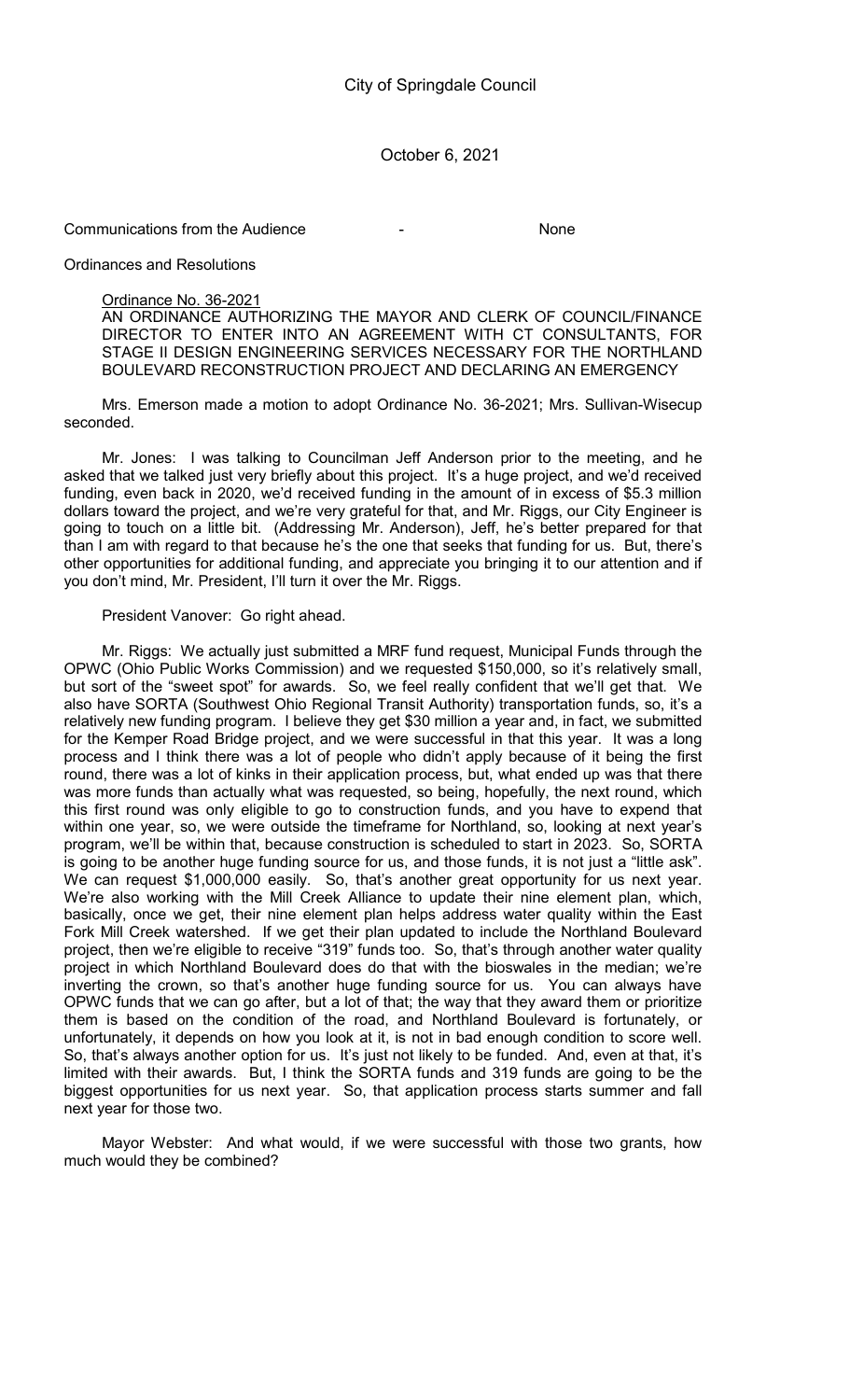Mr. Riggs: I believe SORTA, the way this funding round, and this was the first one, like I said there was more funds than actually what was being requested, I think next year it's going to be a lot more competitive, but they funded projects \$5 million dollars to \$6 million dollars. So, it wouldn't be unrealistic for us to have all the local matched. We can request the remaining local share or matched portion. Can't make any promises that we'll get it, but there's no reason that we shouldn't request it. And, we have 319 funds, which, generally, I've been looking at that, and those rewards are about \$300,000 dollars to \$500,000 dollars range on average, so that seems to be the "sweet spot", which that puts a nice little dent into the local share as well.

Mayor Webster: Just to give everybody a little bit of background on this. This is a project that we did in 2009 or 2012, and it was part of President Obama's "shovel ready" projects. So, we jumped in and we did it, because the funds were available. Well, in retrospect, I think that was probably a big mistake because I personally don't think that the project was properly engineered, and I don't think it was ready to go to construction, but we really didn't have a choice. In order to get those federal funds, we had to declare it "shovel ready" and go for it. So, now we're having to go back and tear up some of the concrete and everything else that we did back somewhere in 2009. Do you know the date in 2009 or 2010? Somewhere along in there wasn't it?

Mr. Riggs: Yes. I think it was 2009 because submission was in 2008.

Mayor Webster: So, back in 2009. So, anyway, I understand everybody's concern about the project because if you look at John's report and the five year budget, a year ago we were looking at a \$6.8 million dollar project, and now all of the sudden, we're looking at an \$8 point, where is that number here? It was \$6.8 (million dollars), but now the new engineering estimate is what is it?

#### Mr. Jones: \$8.1 (million dollars)

Mayor Webster: \$8.1 (million dollars), so, I don't think we can stand a whole lot of jumps like that before, all of the sudden, we're going to wonder, "How are we going to pay for this thing?". So, I think it's maybe too early to say we've got to scrap this or anything. I think it's definitely a viable project. It's one that's certainly needed. But, at the same time, I don't think it's too early to ask the (City) Engineer to start trying to identify things that we could take out of this project, if, at the end of the day, we don't get all of the funding that is necessary, and we're saddled with a couple of million dollars that we have to contribute to the project that we don't have. If the "work from home" thing goes south on us, then we're going to be looking, if we still want to do this project, we're going to be leaning on the Engineer to say, "What can we take out?" So, maybe it's not too early to have him start looking at that as he puts these final plans together. What can we treat as an increment that we can take out of there, and then decrease the cost of the whole project?

Mr. Riggs: I will say that we had a meeting with Public Works earlier this week, and we started going through some items, and we did discuss the estimate, and there's a lot of padding in that \$8.1 million dollar number. Because there's still so many unknowns. We're further along than we were at the conceptual plans when we requested the grant, but, at the same time, we're getting more into the weeds, and we're realizing, "Oh, well, there may be some utility impacts", so, for us to really look into the utilities, we have to do some subsurface utility investigations; just "hone in" the design a little bit better, but right now we're carrying that contingency forward, just so we're not "sticker shocked" at the end. It may be somewhat of an early sticker shock now, but, we're going to continue to refine those numbers and get something within the budget. There's things we can do to even phase the project. For example, we don't, and it can be bid alternates, it could be phasing. There's several things, like, for example, the sidewalk. You can do the road without building or extending that sidewalk. That could be something that could be an "add-alternate", and it wouldn't change the plans any. The same with storm drainage. There's a lot that we could potentially not replace. A lot of the stuff that we're doing on the existing grates; they're just old, and they need to be replaced. They've been out there for quite a while, and they're in bad shape. But, we don't necessarily have to. It's just generally that's what you do when you're doing a complete redo on a road. So, there's some opportunities to have some cost savings along the way. And, honestly, right now with the way, and we're using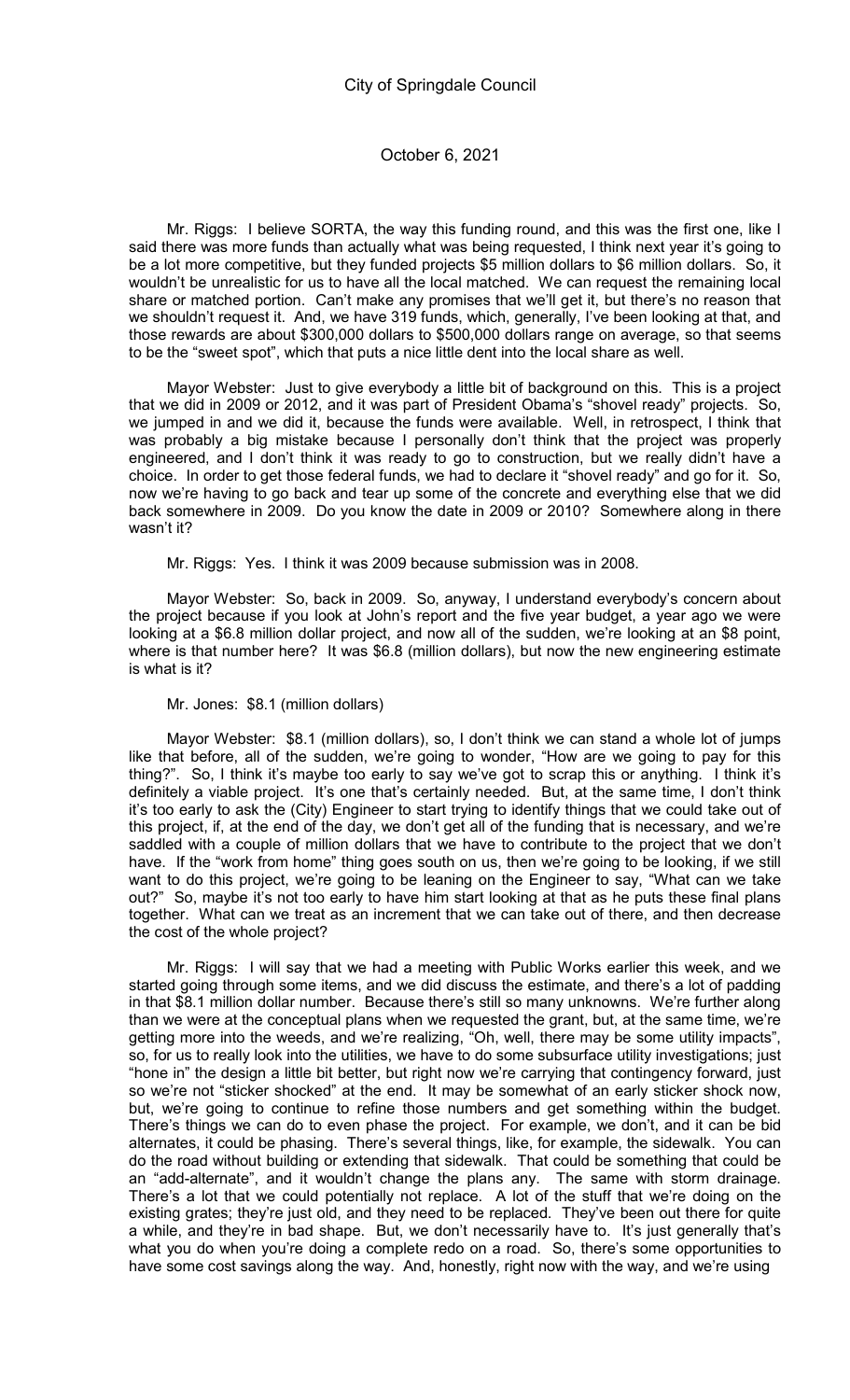Mr. Riggs (continued): current bid prices, and, as we all know, the bid prices are a lot higher than they were a year ago. Maybe two years down the road, when we go to bid this, it won't be that way.

Mayor Webster: You know, a year ago when Jeff (Anderson) I think you announced to Council the five point whatever million dollars' worth of grant, that OKI was awarding us, that was great, and it still is, I mean, \$5.6 million dollars is nothing to sneeze at, but now, with this new estimate, the total cost, and the engineering and everything in there, it comes out to like 55% of the total project cost. And when we've got it come in, this is about 85% or 90% of the cost, but now all the sudden it's 55% of the cost, so I think it's something we need to watch; keep an eye on.

Mr. Anderson: And that's exactly why I was asking the questions earlier. When we first approved the project to start, it was great, and I believe it's still needed, and I understand the underlayment at Northland is going to take some work, but when we originally approved the engineering and the project, that was after our tax increase had passed, so we were in pretty good financial state, and it was before the COVID and work-from-home changes. And now, with the five year budget projections coming out, I just wanted to make sure that we stopped for a second before we approve another \$450,000 or \$430,000 for engineering without taking a minute to look down and make sure that we'd be able to follow through on the commitment. So, I think it's great that there's other funding opportunities, and we should pursue those. I also think that we should look at bid alternates as we go along the way and staging if necessary. I'm also curious if there's opportunities to start doing some of the funding later now to take advantage of the interest rates the way they are as opposed to waiting three years to fund that difference. That \$1,000,000; should we start looking at financing other things now to save money for this project later and take advantage of interest rates and kind of smooth out that cost that we'll be seeing later? Because I know we did bond projects for the road projects in the past. Is there opportunities to do some of that to take advantage of the financial situation today that we have? So, I appreciate the discussion, and I am hearing that Administration is still committed to the project and thinks it's viable. That is correct. Because I don't want to spend another \$430,000 if we don't think we can fit it in at the \$8,000,000 number or the \$6,000,000 number. So we still feel that we could do the project in the budget?

### Mr. Jones: Yes.

Mr. Anderson: Okay. So, hopefully maybe there's an opportunity to do some financing too or look at these other opportunities, but, I appreciate digging in. Because I think it's important to stop. We're not pot-committed to the project yet, but I think it's good to stop before we spend a half a million dollars. Thank you.

Mr. Hawkins: And I'll echo Mr. Anderson in terms of making sure that we're being fiscally responsible, and I think Administration is demonstrating through, what Mr. Riggs is indicating, that we're trying to find some other resources to make up that gap. I know, I think everybody on Council when we went over this stuff last year and saw there's about a \$2,000,000 dollar increase in what was expected and everybody was sort of, mouths were agape and sad, but the block grant helps, the fact that there's some other opportunities out there help. I think as long as we're looking at all those things, it's good. The only other thing I wanted to say was this project really is important for the City for what's going on connecting up Route 4, and Kemper, particularly what we're going to have going on with regard to those condos and apartments and what would be hoped and anticipated is some more growth and life in that building district as well as moving down towards the mainstay of our retail and business area with regard with getting down to Kemper and 747, and so, it's a significant thing. That thoroughfare is not super long, but the connectivity of that is going to be critical, I think, as we're going forward in the years to come.

Mayor Webster: Well, if we could figure out a way to prove that the deterioration of Northland Boulevard is COVID-related, I think we could get it funded 100% (laughter), hands down. Want to work on that counselor (addressing Mr. Hawkins).

Mr. Hawkins: We need to talk with Mr. Clayton about that. I'm sure he could figure that out for us.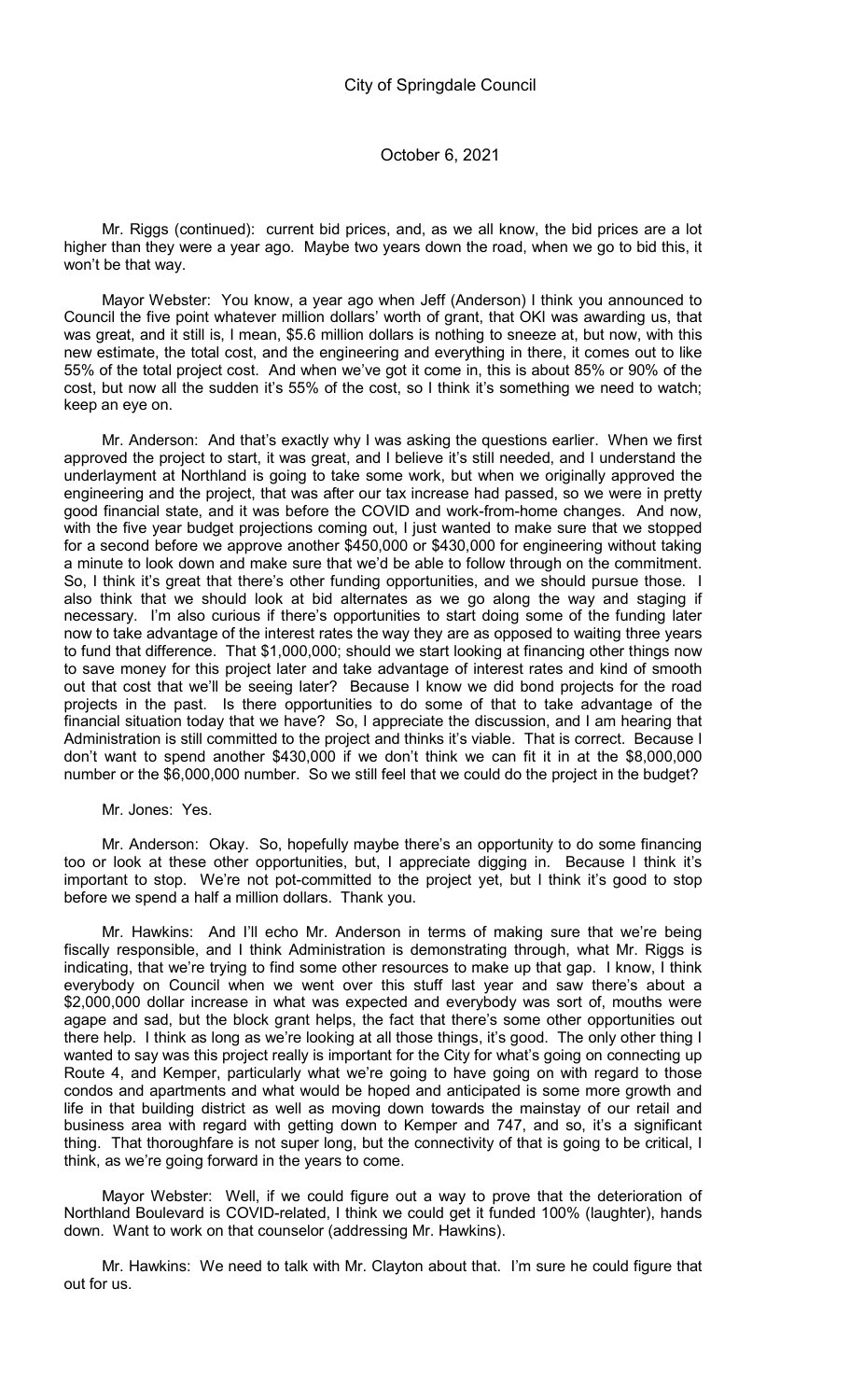Mr. Anderson: I think Loveland is building a parking garage with COVID funds, so I imagine we could make an argument for some of that. One other question on this as we do engineering, I know inside of OKI, there's a lot of discussion about smart infrastructure, and looking at opportunities to do more of that when you do major projects. I saw that there was traffic signal work being done in general. Are there other hooks that are being included in this project around smart infrastructure in terms of traffic management or lane counting, dynamic signals, or is that out of scope for this work?

Mr. Riggs: We are doing a traffic signal replacement. I don't believe there's much in the way of smart. I think they're with radar, not radar, but video detection, so, there's opportunities for that, but it wasn't necessarily part of the project. We have discussed with Public Works other areas within the City to look at smart infrastructure and that may even come out of the comprehensive plan update too, to look at holistically, not just one corridor.

Mr. Anderson: And I think that makes sense. The other reason I mentioned it is I believe there will be other funding opportunities if we include components of that in the project, especially if we end up going back to an OKI for funding or additional funding request. The amount that was approved for this was based off the cost estimates we had two years ago. If we end up going back, that might be an opportunity to get additional funding if we include other things like that as an alternate, or an additional project component. I just wanted to see if we were looking at that or not.

Mr. Riggs: It's definitely something that we'll talk to our traffic engineer about. I know that's been discussed, and I think it was more, again, holistically throughout the City, so, we'll see how we can apply it to Northland.

Mr. Anderson: Thank you. It's a big project. I appreciate the extra research to try and save us some pennies. \$150,000 here and there adds up to real money, even in a City budget. Every one of those that we can do, I think is great.

Ordinance No. 36-2021 passes with seven affirmative votes.

#### Ordinance No. 37-2021

AN ORDINANCE AUTHORIZING THE SALE, DISPOSAL OR TRANSFER OF PERSONAL PROPERTY FROM THE CITY OF SPRINGDALE

President Vanover: This is a first reading. We will have it back. Is there any discussion at this point? (None)

#### Resolution No. R14-2021

RESOLUTION ACCEPTING THE AMOUNTS AND RATES AS DETERMINED BY THE BUDGET COMMISSION & AUTHORIZING THE NECESSARY TAX LEVIES AND CERTIFYING THEM TO THE COUNTY AUDITOR

Mrs. Ghantous made a motion to adopt Resolution No. R14-2021; Mrs. Emerson seconded.

Resolution No. R14-2021 passes with seven affirmative votes.

#### Old Business

Mrs. Emerson: I think this is the proper place to plug this in. Rules and Laws met today at 6:00 p.m. to discuss the topic of car rental and car sharing within the City. We are going to meet again before the next Council meeting. That will be October 20<sup>th</sup>, and Mr. Braun will have legislation brought forward to Council for them to look over and approve.

Mr. Anderson: About a month ago, or a month and a half, we had a number of residents here regarding the development of the Springrose development, and there were three items they asked us to follow up on. I was hoping Administration could give us an update. I haven't heard anything about progress that was being made there. Have we made progress? Are there things we can do to help those people, or is it still in the works?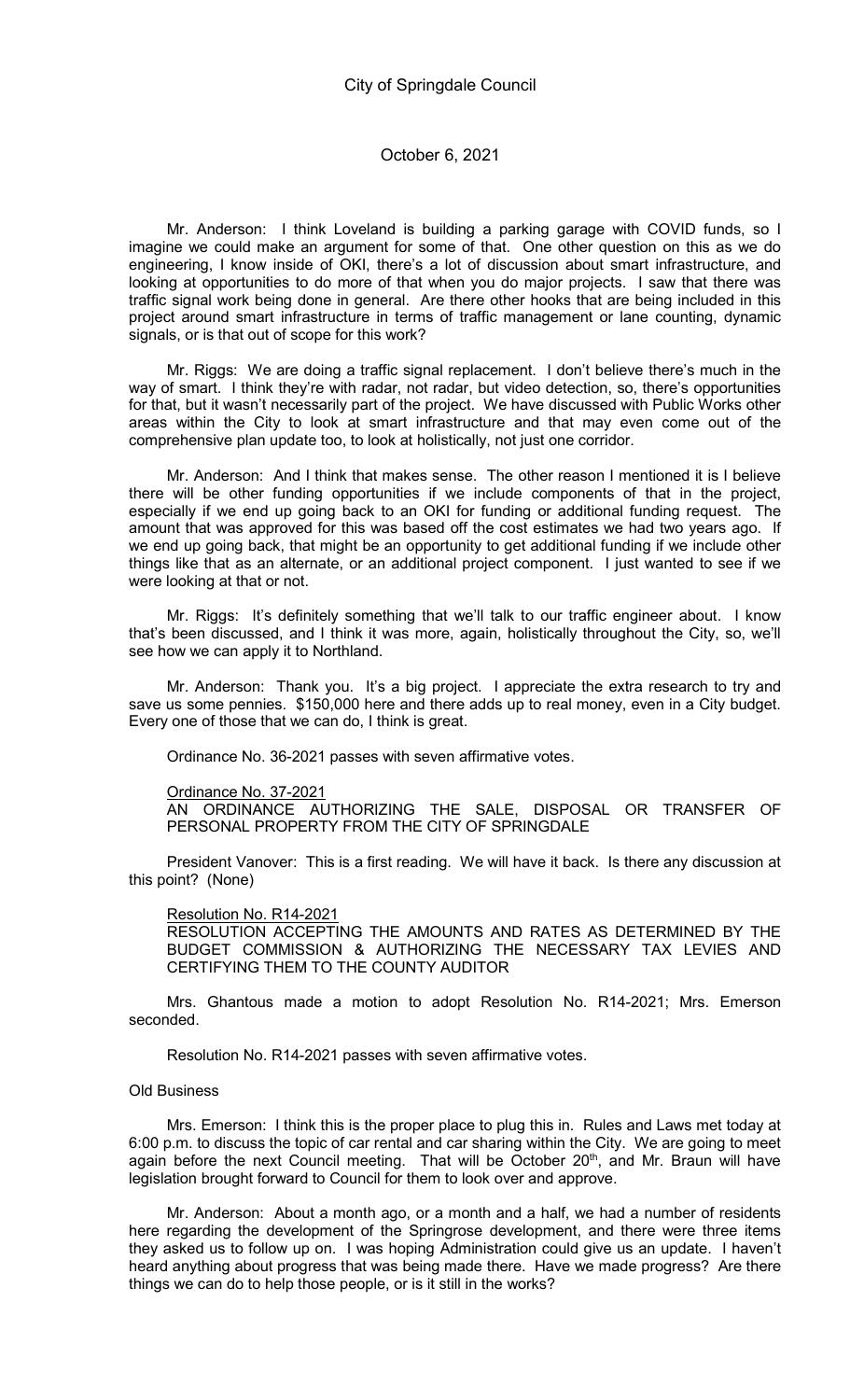Mr. Braun: I can provide a brief update on that on behalf of Administration. In addition to myself, Mr. Uhl, and I think Mr. Jones as well have all had some conversations with residents in the community, in addition to the questions they brought before Council. They've kind of evolved and morphed into some additional questions that were brought to Council. To the best of my knowledge, we have answered all of those questions for them that have been raised. Not all of them were answers that they wanted to hear, but we definitely provided information and, in addition to that, I provided some documents pursuant to a record request that they filed about information that we had on the development. It's my understanding that they're moving forward, or in the process of moving forward with establishing their HOA for that subdivision, and, as we were over the past few weeks, we're prepared to answer any additional questions that they have. But, we have had dialogue with them actively about several issues.

Mr. Anderson: And, have the roads been certified and turned over yet, or are they still in the developer's hands?

Mr. Braun: No. There's been no change in the dedication. It would come before you; the dedication or acceptance of the roads or the sewer infrastructure. There's also been some other concerns that they've had on a host of other questions and issues. Like I've said, we've provided answers, but, there's been no change to the best of my knowledge on any of the matters that, at the time, they appeared here before Council that we provided them with info about.

Mr. Anderson: Do you feel there's anything that this body can do to help at this point? I feel like this is squarely in the developer's court at this point.

Mr. Braun: I will say we've offered assistance in the ways that we can. We're pressuring the developer to take care of these issues. It's about that time of the year where we'll be sending a letter again to them indicating that as inclement weather occurs, and we begin to have snow, it's the developer, now the HOA's responsibility to take care of the maintenance of those roads. The City stands ready to accept them, but they have to be brought up to our standards. I will indicate that during one of the correspondences with one of the individuals in the community, it was represented that the developer was moving forward on some of the punch list items that we had pointed out to them, but I have not heard an update yet on how many of those have been accomplished. But, again, we've tried to be helpful in the best way that we can right now, which is through knowledge and information. So, we've been trying to give that to the residents.

Mr. Anderson: Do you feel that they're on track? I'm a little concerned at this point about the roads more than the HOA side of things, specifically as inclement weather comes, I'm concerned about public safety being able to get back there and help the residents if there's issues, and the danger that would pose to our Departments as well.

Mr. Braun: I can tell you that Mr. Agricola is aware of that, and I know that our Safety Services are aware of it as well, and we've not in the past allowed a situation like that to occur, and what I mean by that is if there is a situation where the roads aren't being cleared, we've gone back and cleared them and then we've billed those services. So, I assume standard policy will operate the same way in the future.

Mr. Anderson: That's good to know. I just get worried, especially with COVID and incidents going up. I just want to make sure we can get back there if we need to. Thank you.

Mrs. McNear: Council, at a previous meeting, we discussed a liquor license request for Aldi dba Aldi at 425 East Kemper Road. We now have a situation where there's a two level process. We get a pre-authorization request which we approved, and then the second final one came in. I just wanted to let everyone know that has been signed off and sent back to the Liquor Control Board. Thank you.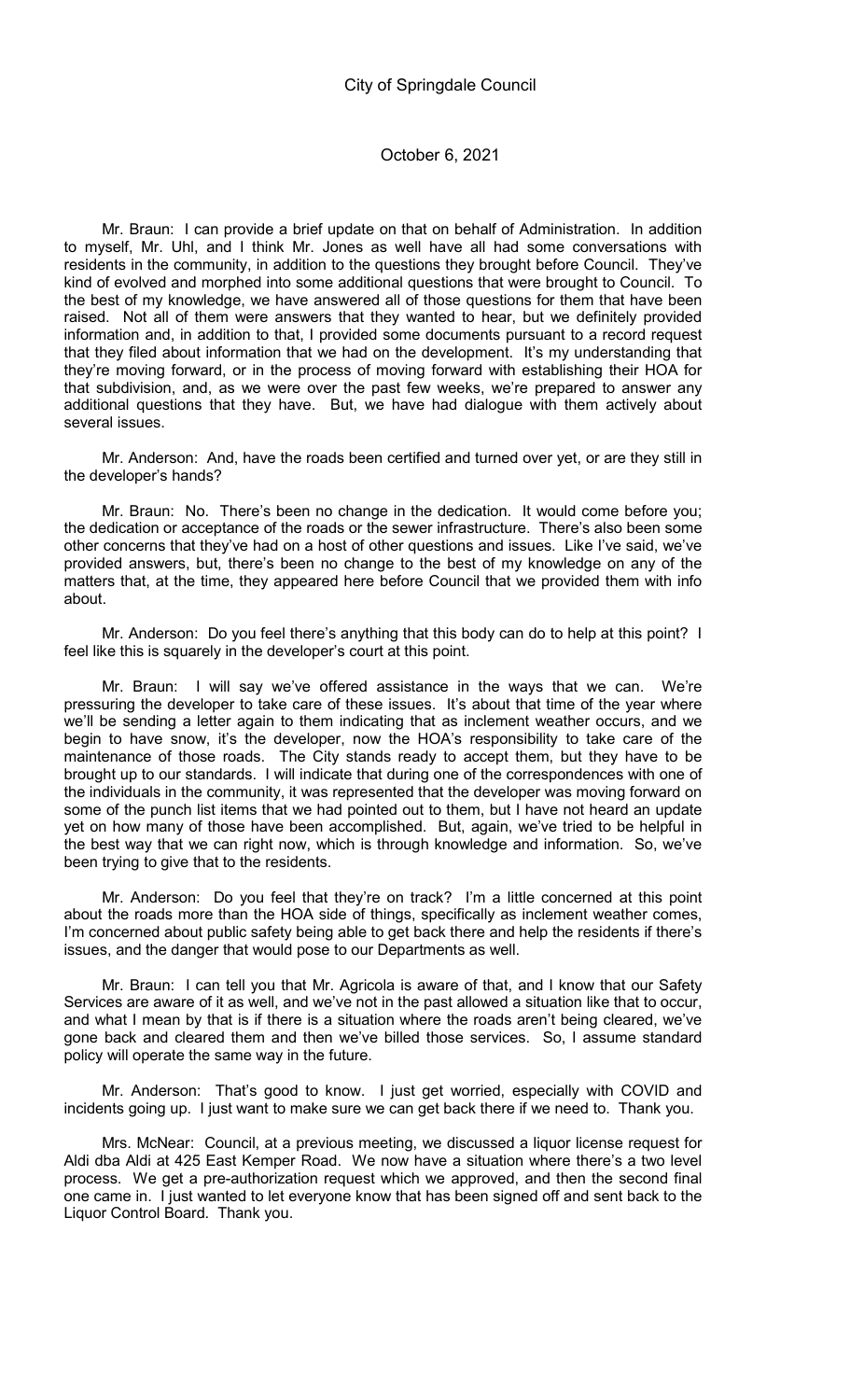Mayor Webster: I have a comment I wanted to share with Council in regard to Mr. Anderson's question about the homeowners over there. What concerned me more than anything else that evening, was that there was some statements made. I won't call them allegations, but some statements made that the City wasn't enforcing the building code, they were allowing smaller units to be built, the lots were too small, we just sort of threw out the code book, and we're letting them do whatever they damn well please. Well, I personally went to our chief Building Official, and he assures me that there has been no permits issued. No building permits issued for any house to be built over there that doesn't comply with the present building code, or with the approved plan that Planning Commission recommended or passed. So, that's just not the case. They might not like the size of the house, but there's not a whole lot we can do if it complies with one of those two, but if it complies with the final development plan, or the present code, then he doesn't have any choice but to issue the building permit, and that's exactly what he's done in all cases. There's been no houses constructed on lots that weren't properly plotted and approved in the original plan. So, I felt good about that.

Mr. Hawkins: The only other thing along those lines of that subject matter for that development, and Mr. Braun correct me if I'm wrong, but, it appears that the best thing they can do right now is get that HOA formed, and they can add in some other protections possibly. They're not going to do anything retroactively to what's there, but, it also appears they would be in a better position to pursue any kind of legal remedy as that HOA opposed to a bunch of individuals trying to go through and get the builder to comply with things that they're supposed to have done. So, it would appear that that's a step that needs to get done and the faster that happens, the better position they're going to be in to advocate for those things that they're looking for, whether it's road dedication, or making sure that, you know, limiting the amount of homes that can be rented out or whatever, that HOA is going to have some more control if they get that going.

Mr. Braun: Yes, I would agree Mr. Hawkins. I would also indicate originally when we reached out to them, we were concerned about them forming the HOA. They got some commitments from the developer as a result of that that they were going to take care of some of those items. Now they're forming the HOA, and I think their concerns now are once they form the HOA, they want to tighten some of the regulations to make sure some of their concerns don't come to fruition, and that's some of the information that we've provided to them, guidance about what our code does, and doesn't allow. And, like I said, if they continue to reach out, we'll try to be as helpful as possible, and update you if anything serious develops.

#### New Business and the contract of the contract of the contract of the contract of the contract of the contract of the contract of the contract of the contract of the contract of the contract of the contract of the contract

#### Meetings and Announcements

Mrs. Sullivan-Wisecup: Planning Commission will meet next Tuesday, October  $12<sup>th</sup>$  in these chambers at 7:00 p.m.

Mrs. Emerson: The Board of Health will meet on October  $14<sup>th</sup>$  at 7:00 p.m. in the conference room adjacent to here.

Mrs. Ghantous: Board of Zoning Appeals will meet Tuesday, October 26<sup>th</sup> at 7:00 p.m. in the chambers here.

Mr. Uhl: I just want to make an announcement that Civil Service Commission has cancelled their meeting for tomorrow. There was lack of an agenda item. So, there next regularly scheduled meeting will be held on November 4<sup>th</sup> at 2:00 p.m.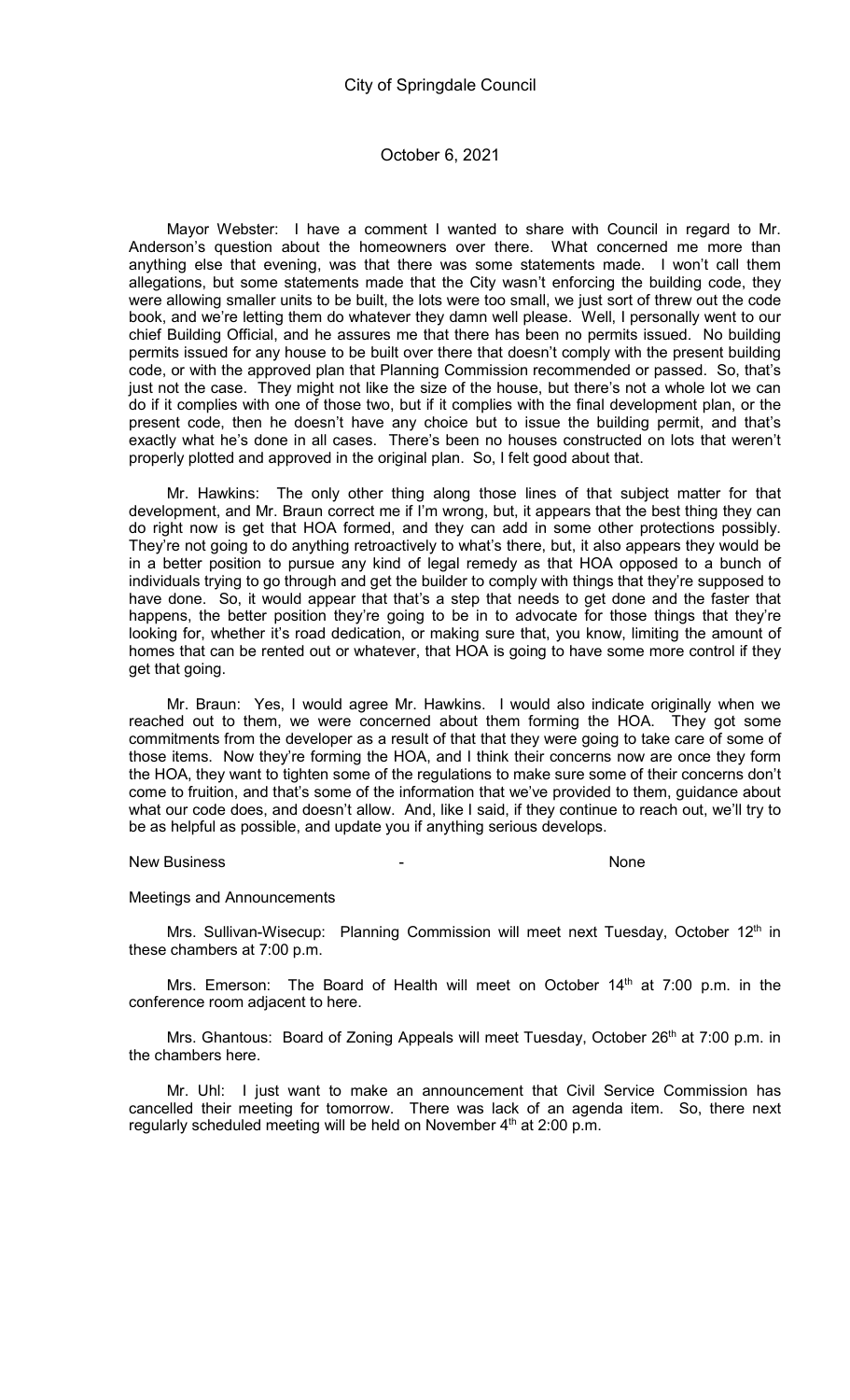### Communications from the Audience

Ms. Matheny: Hello. I just wanted to give a little reminder to the voting public out there and everyone that early voting has started on Tuesday, and there are two charter issues on the ballot, and I'd like to encourage all the public to please support those issues. These issues will not raise your taxes, and as Chairperson if you have any questions, please feel free to reach out to me or Administration and I'm sure they'd be happy to answer them. Thank you.

President Vanover: I have received several questions and comments, as a matter of fact, that's part of my travelling show right now. And, it is, once you explain what it is, and the process of it, and that it is a good thing. So, I have been endorsing it as I go.

Mayor Webster: I had a question for our solicitor. I know we can't spend City money to promote the passage or the defeat of these charter amendments, but can we advocate for or against the passage from the dais here?

Mr. Braun: The short answer is that you already have by voting to place them on the ballot in the affirmative. You can't use the dais to advocate, I would say. You definitely voted in the affirmative to place them on the ballot. I think the best thing that we can do, is what we've already done. Consistent with the Ohio constitution, we are sending a copy to every registered voter of those changes. We are also directing them to the City website on that. There's a letter that's introducing it so everyone can go on to the City website and read those changes, and, as Ms. Matheny pointed out, you can also call Administration, and they'll be willing to answer any questions people have about those. I think as individual Council members, sure, you're always welcome in a meeting to speak in favor, or against any topic that you want. To the extent we're using City resources though, it's primarily in an informational role.

Mayor Webster: What I'm hearing you say is that if I sit here and say to the public out here, "We would ask you to support the passage of those two issues". Is that against the law?

Mr. Braun: No.

Mayor Webster: City Council has unanimously recommended those to be put on the ballot, the Charter Revision Committee of five members unanimously recommended to Council that they put those on the ballot, so we would implore you to please vote "yes" on those two issues. Thank you very much.

President Vanover: Thank you Mayor Webster.

### Update on legislation still in development

Mr. Hawkins: As you review your Internal Memorandum, Item Number I was addressed with Ordinance No. 36-2021; An Ordinance Accepting a Proposal from CT Consultants for Stage 2 Design Engineering Services for the Northland Boulevard Reconstruction and Declaring an Emergency. That passed with a 7-0 vote. Item Number II was addressed with Ordinance No. 37-2021; An Ordinance Declaring Certain City Property as Surplus Property and Authorizing the City Administrator to Dispose of Said Surplus Property. That was a first reading. Item Number III was addressed with Resolution No. R14-2021; A Resolution Accepting the Amounts and Rates as Determined by the Budget Commission and Authorizing the Necessary Tax Levies for 2022. That passed with a 7-0 vote.